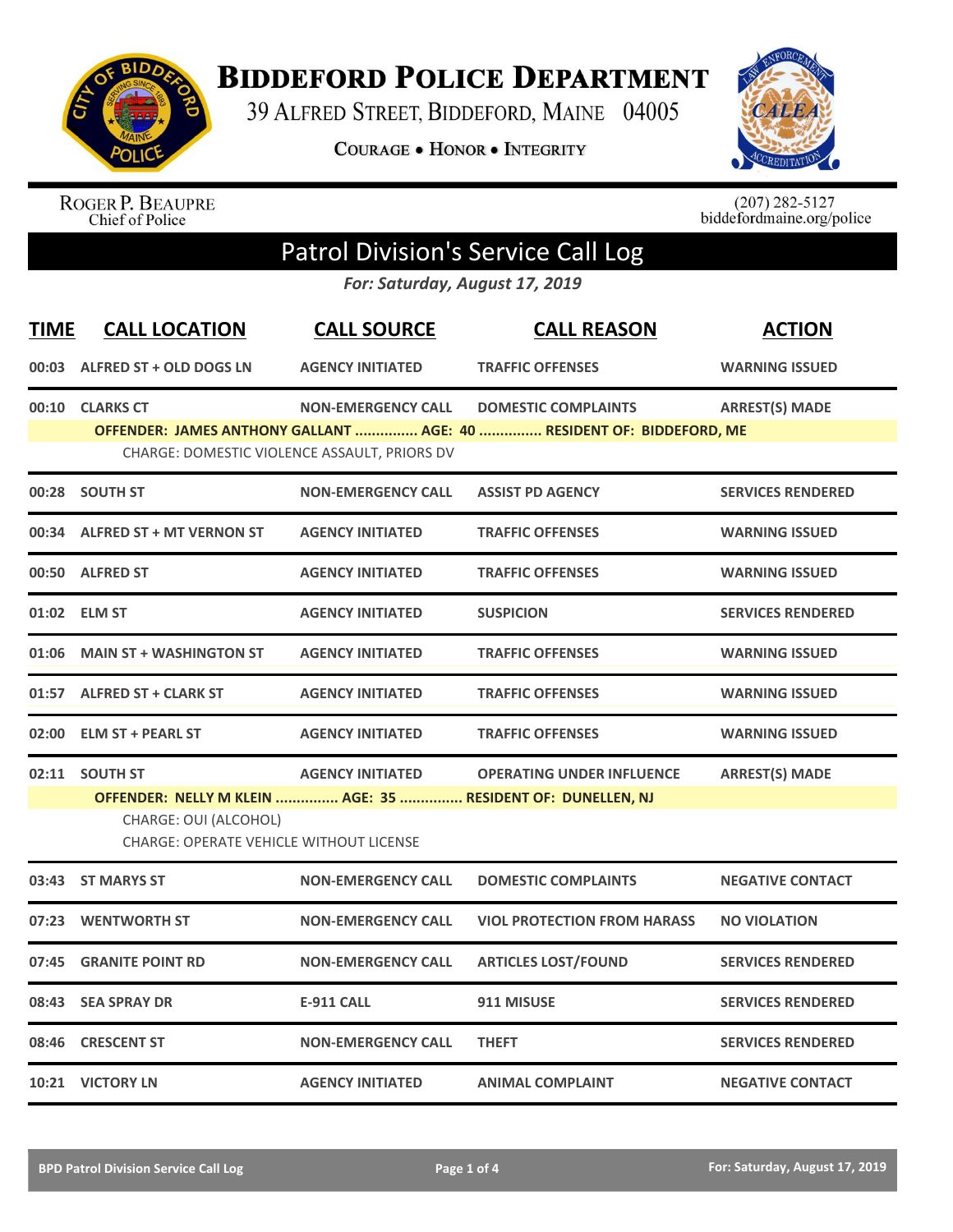| <b>TIME</b> | <b>CALL LOCATION</b>             | <b>CALL SOURCE</b>        | <b>CALL REASON</b>                  | <b>ACTION</b>                |
|-------------|----------------------------------|---------------------------|-------------------------------------|------------------------------|
|             | <b>10:22 MAIN ST</b>             | <b>E-911 CALL</b>         | <b>DISTURBANCE / NOISE</b>          | <b>SERVICES RENDERED</b>     |
|             | 11:16 ELM ST                     | <b>AGENCY INITIATED</b>   | <b>ARTICLES LOST/FOUND</b>          | <b>REPORT TAKEN</b>          |
|             | 11:56 MARINER WAY                | <b>E-911 CALL</b>         | 911 MISUSE                          | <b>WARNING ISSUED</b>        |
|             | 12:03 WINTER ST + PROSPECT ST    | <b>NON-EMERGENCY CALL</b> | <b>PARKING COMPLAINT</b>            | <b>SERVICES RENDERED</b>     |
|             | 12:04 CLEAVES ST + RIVERSIDE AVE | <b>NON-EMERGENCY CALL</b> | <b>ANIMAL COMPLAINT</b>             | <b>SERVICES RENDERED</b>     |
|             | 12:15 HILLS BEACH RD             | <b>NON-EMERGENCY CALL</b> | <b>RADIO PROBLEM</b>                | <b>SERVICES RENDERED</b>     |
|             | 12:23 HARDING ST                 | <b>NON-EMERGENCY CALL</b> | <b>TRESPASSING</b>                  | <b>SERVICES RENDERED</b>     |
|             | 12:30 ELM ST                     | <b>RADIO</b>              | <b>PARKING COMPLAINT</b>            | <b>PARKING TICKET ISSUED</b> |
|             | 12:37 OAK ST                     | <b>NON-EMERGENCY CALL</b> | <b>TRESPASSING</b>                  | <b>REPORT TAKEN</b>          |
|             | 12:39 WINTER ST                  | <b>AGENCY INITIATED</b>   | <b>PARKING COMPLAINT</b>            | <b>SERVICES RENDERED</b>     |
|             | 12:45 ALFRED ST                  | <b>E-911 CALL</b>         | 911 MISUSE                          | <b>NO ACTION REQUIRED</b>    |
|             | 13:18 GRANITE ST                 | <b>E-911 CALL</b>         | <b>DOMESTIC COMPLAINTS</b>          | <b>REPORT TAKEN</b>          |
|             | 13:43 ALFRED ST                  | <b>E-911 CALL</b>         | 911 MISUSE                          | <b>SERVICES RENDERED</b>     |
|             | 13:57 WASHINGTON ST              | <b>E-911 CALL</b>         | <b>CRIM THREAT / TERRORIZING</b>    | <b>WARNING ISSUED</b>        |
|             | 14:17 WEST ST                    | <b>NON-EMERGENCY CALL</b> | <b>DEBRIS</b>                       | <b>GONE ON ARRIVAL</b>       |
|             | 14:31 APPLE RIDGE DR             | E-911 CALL                | 911 MISUSE                          | <b>SERVICES RENDERED</b>     |
|             | 14:49 ELM ST                     | <b>WALK-IN AT STATION</b> | <b>SUSPICION</b>                    | <b>NO ACTION REQUIRED</b>    |
|             | 15:01 BACON ST                   | <b>NON-EMERGENCY CALL</b> | <b>DISTURBANCE / NOISE</b>          | <b>SERVICES RENDERED</b>     |
|             | 15:12 POOL ST                    | <b>E-911 CALL</b>         | 911 MISUSE                          | <b>UNABLE TO LOCATE</b>      |
|             | 15:22 ALFRED ST                  | <b>E-911 CALL</b>         | 911 MISUSE                          | <b>NEGATIVE CONTACT</b>      |
|             | 15:41 HILL ST                    | <b>AGENCY INITIATED</b>   | <b>PAPERWORK</b>                    | <b>PAPERWORK NOT SERVED</b>  |
|             | 15:41 ALFRED ST                  | <b>NON-EMERGENCY CALL</b> | <b>COURT ORDERED CHECK IN</b>       | <b>NO ACTION REQUIRED</b>    |
|             | 15:55 HILL ST                    | <b>AGENCY INITIATED</b>   | <b>PROTECTION FROM ABUSE SERVIC</b> | <b>PAPERWORK NOT SERVED</b>  |
|             | 16:01 FRANKLIN ST + MAIN ST      | <b>NON-EMERGENCY CALL</b> | <b>PARKING COMPLAINT</b>            | <b>NO ACTION REQUIRED</b>    |
|             | <b>16:03 WENTWORTH ST</b>        | <b>WALK-IN AT STATION</b> | <b>SUSPICION</b>                    | <b>SERVICES RENDERED</b>     |
|             | 16:03 ALFRED ST                  | <b>NON-EMERGENCY CALL</b> | <b>ARTICLES LOST/FOUND</b>          | <b>NO ACTION REQUIRED</b>    |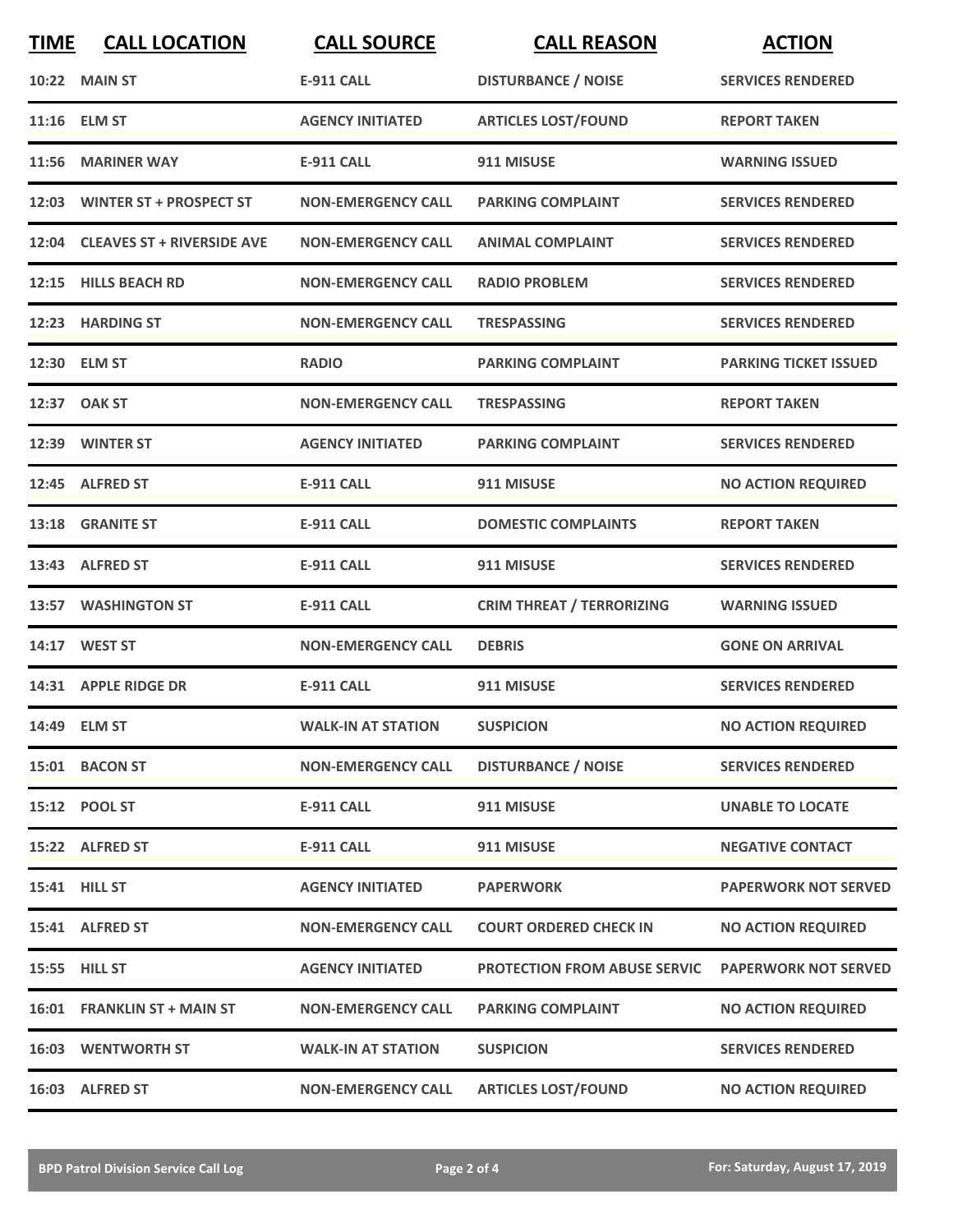| <b>TIME</b> | <b>CALL LOCATION</b>                                 | <b>CALL SOURCE</b>        | <b>CALL REASON</b>                                            | <b>ACTION</b>             |
|-------------|------------------------------------------------------|---------------------------|---------------------------------------------------------------|---------------------------|
|             | <b>16:10 PRECOURT ST</b>                             | <b>E-911 CALL</b>         | 911 MISUSE                                                    | <b>SERVICES RENDERED</b>  |
|             | 17:32 BIRCH ST                                       | <b>NON-EMERGENCY CALL</b> | <b>HARASSMENT</b>                                             | <b>SERVICES RENDERED</b>  |
|             | 17:41 SULLIVAN ST                                    | <b>NON-EMERGENCY CALL</b> | <b>DISTURBANCE / NOISE</b>                                    | <b>WARNING ISSUED</b>     |
|             | 17:48 LESTER B ORCUTT BLVD + MILE S AGENCY INITIATED |                           | <b>TRAFFIC OFFENSES</b>                                       | <b>VSAC ISSUED</b>        |
|             | 18:42 CHADWICK PL                                    | <b>E-911 CALL</b>         | 911 MISUSE                                                    | <b>UNABLE TO LOCATE</b>   |
|             | 18:49 WESTERN AVE                                    | <b>E-911 CALL</b>         | 911 MISUSE                                                    | <b>SERVICES RENDERED</b>  |
|             | 18:52 ELM ST                                         | <b>NON-EMERGENCY CALL</b> | <b>DISTURBANCE / NOISE</b>                                    | <b>SERVICES RENDERED</b>  |
|             | 19:10 OAK ST + OAK PL                                | <b>E-911 CALL</b>         | <b>JUVENILE OFFENSES</b>                                      | <b>SERVICES RENDERED</b>  |
|             | 19:11 WASHINGTON ST                                  | <b>AGENCY INITIATED</b>   | <b>PAPERWORK</b>                                              | <b>PAPERWORK SERVED</b>   |
|             | 19:25 SOUTH ST                                       | E-911 CALL                | <b>DOMESTIC COMPLAINTS</b>                                    | <b>REPORT TAKEN</b>       |
|             | 19:35 BACON ST                                       | <b>E-911 CALL</b>         | <b>JUVENILE OFFENSES</b>                                      | <b>SERVICES RENDERED</b>  |
|             | 19:41 WESTERN AVE                                    | <b>E-911 CALL</b>         | 911 MISUSE                                                    | <b>UNABLE TO LOCATE</b>   |
|             | 20:09 MAIN ST                                        | <b>NON-EMERGENCY CALL</b> | <b>HARASSMENT</b>                                             | <b>NO ACTION REQUIRED</b> |
|             | 20:26 ALFRED ST                                      | <b>AGENCY INITIATED</b>   | <b>TRAFFIC OFFENSES</b>                                       | <b>WARNING ISSUED</b>     |
|             | 20:40 SHOPS WAY                                      | <b>AGENCY INITIATED</b>   | <b>TRAFFIC OFFENSES</b>                                       | <b>WARNING ISSUED</b>     |
|             | 20:51 ALFRED ST                                      | <b>AGENCY INITIATED</b>   | <b>TRAFFIC OFFENSES</b>                                       | <b>WARNING ISSUED</b>     |
|             | 20:57 HILL ST                                        |                           |                                                               |                           |
|             |                                                      |                           | OFFENDER: COBY ALAN LORD  AGE: 19  RESIDENT OF: BIDDEFORD, ME |                           |
|             | <b>CHARGE: WARRANT ARREST</b>                        |                           |                                                               |                           |
|             | 21:09 ELM ST                                         | <b>NON-EMERGENCY CALL</b> | <b>HARASSMENT</b>                                             | <b>NO ACTION REQUIRED</b> |
|             | 21:17 MAPLE ST + PINE ST                             | <b>AGENCY INITIATED</b>   | <b>TRAFFIC OFFENSES</b>                                       | <b>WARNING ISSUED</b>     |
|             | 21:45 BIRCH ST                                       | <b>E-911 CALL</b>         | 911 MISUSE                                                    | <b>NEGATIVE CONTACT</b>   |
|             | 22:01 ALFRED ST + ROBERTS ST                         | <b>AGENCY INITIATED</b>   | <b>TRAFFIC OFFENSES</b>                                       | <b>WARNING ISSUED</b>     |
|             | 22:05 SOUTH ST                                       | E-911 CALL                | 911 MISUSE                                                    | <b>SERVICES RENDERED</b>  |
|             | 22:11 ELM ST                                         | <b>AGENCY INITIATED</b>   | <b>TRAFFIC OFFENSES</b>                                       | <b>WARNING ISSUED</b>     |
|             | 22:22 ELM ST                                         | <b>AGENCY INITIATED</b>   | <b>TRAFFIC OFFENSES</b>                                       | <b>WARNING ISSUED</b>     |
|             | 22:29 ALFRED ST                                      | <b>E-911 CALL</b>         | <b>TRESPASSING</b>                                            | <b>WARNING ISSUED</b>     |